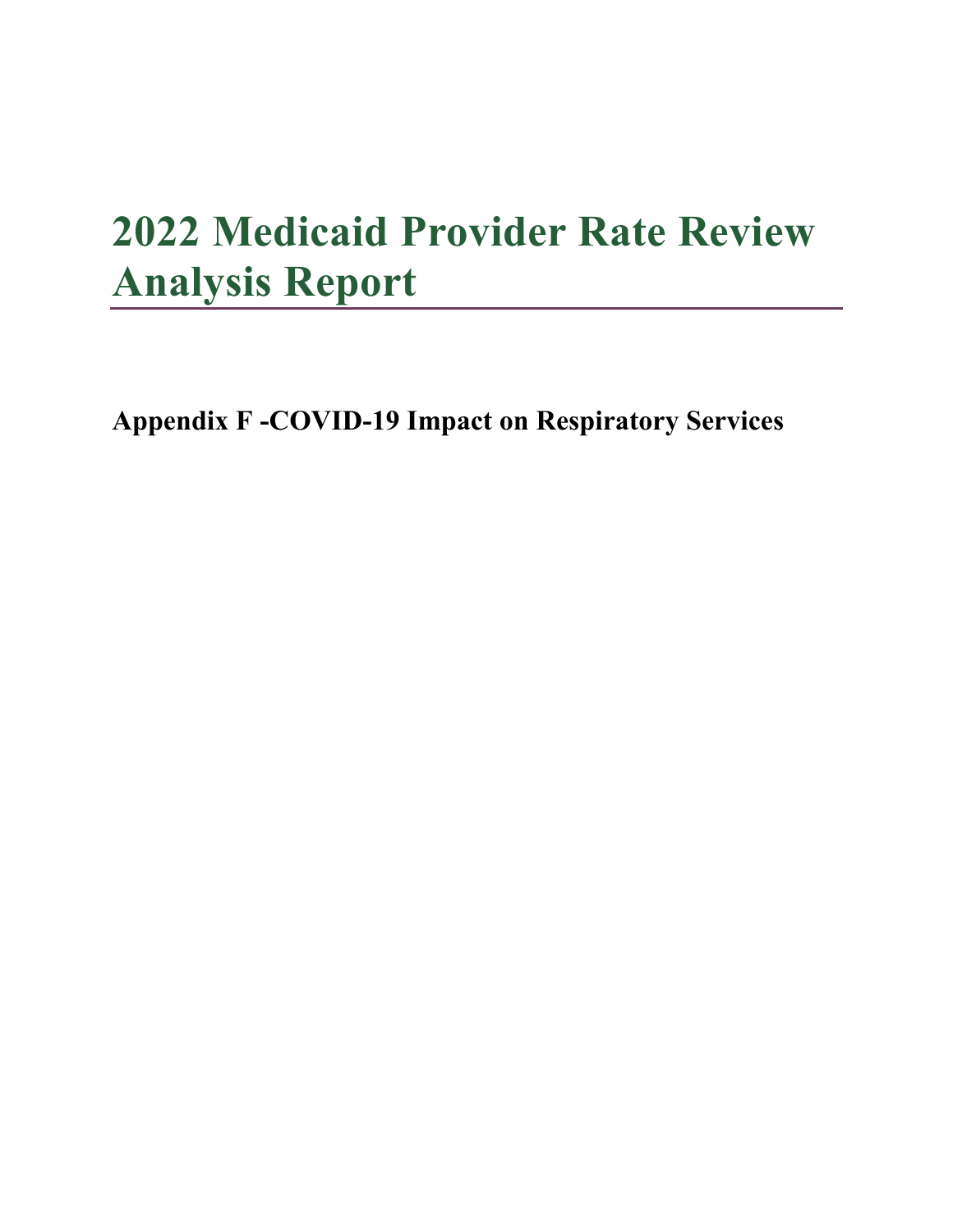# **COVID-19 Pandemic Impact on Respiratory Services**

The 2022 Medicaid Provider Rate Review Analysis Report reviewed service utilization for CY 2020 and includes data from the beginning of the ongoing COVID-19 pandemic. The Department recognizes that many services were impacted by the COVID-19 Pandemic; however, some services may have been disproportionately impacted, including Respiratory services. As indicated in the data, utilization for Respiratory services drastically decreased during the beginning of the COVID-19 pandemic, March 2020, among all county classifications. There was another dip in utilization during November and December of 2020. It remains to be seen how the COVID-19 pandemic, as well as the increased utilization of telemedicine and telehealth, will impact health care services in the long-term. For example, Respiratory utilization and reimbursement may be directly or indirectly impacted by the increase in telemedicine utilization and expansion of telemedicine benefits, among other factors, including increased COVID-19 related, Respiratory hospitalization. However, the full impacts have yet to be captured by current data.

Below shows recent Respiratory utilization, provider accessibility, utilizers per provider (panel size), and top utilized procedure codes for CY 2020 and CY 2021. Please note that the start of the Public Health Emergency is mandated as March 15, 2020.

# **Methodology and Considerations**

Typically, data analyzed for the purpose of the Rate Review Process is validated for reliability by an actuary, using claims run-out data (approximately six months of data after the base year); data is then reviewed to determine the relevant utilization after accounting for applicable exclusions. Since timelines for the COVID-19 Public Health Emergency, for which this data was originally used to inform, were truncated, the data presented in Appendix J has not gone through the same data validation process outlined in Appendix B.

The data used to create the visuals in Appendix F is from claims data in the Medicaid Management Information System (MMIS) from January 2020 to December 2021 and does not include claims run-out data; in addition, this data set did not undergo an incurred but not reported (IBNR) adjustment. The Department plans to present this data with an IBNR adjustment performed to better estimate an annualized level of utilization after all services rendered have been fully realized.

#### **Definitions**

Monthly service utilization trends were calculated as the total, distinct monthly service utilizers, for Respiratory services. This calculation is then broken up by RAE-frontier, urban, or rural.

Monthly active provider trends were calculated as the total monthly active service providers, for Respiratory services. This calculation is then broken up by RAE-frontier, urban, or rural.

Monthly service utilizers per providers (panel size), in participants per provider, were calculated as the total monthly service utilizers divided by the total monthly active provider, for Respiratory services. This calculation is then broken up by RAE-frontier, urban, or rural.

Monthly service utilization trends were broken down by total monthly utilizers for each procedure code. Note, some procedure code data is blinded for PHI.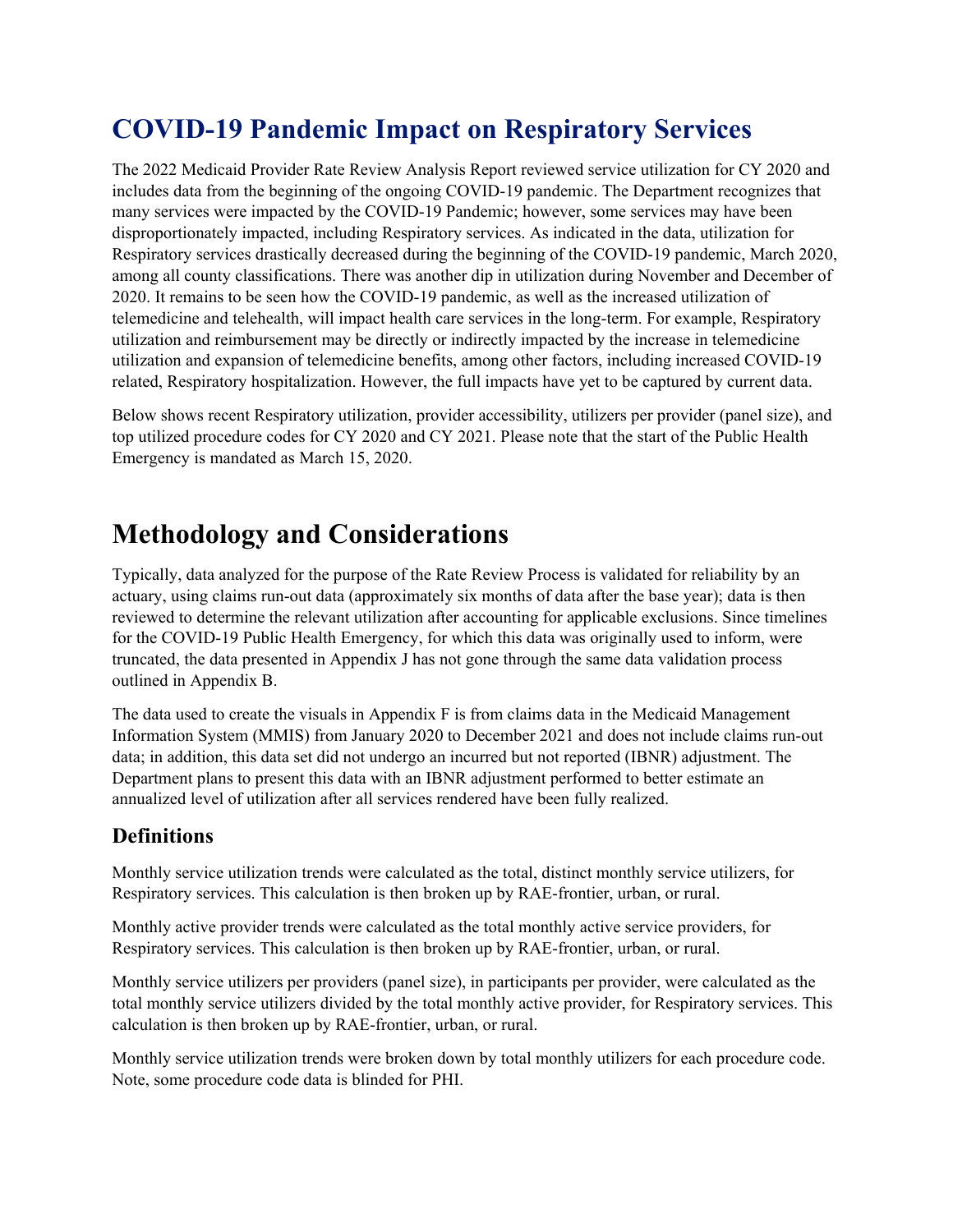# **Respiratory Service Utilizers Over Time**

Figure F-1 illustrates, for Respiratory services, the monthly service utilization trends from January 2020 to December 2021. Service month is on the x-axis and distinct utilizers of Respiratory services are on the y-axis, indicating the higher y-position, the more distinct utilizers of Respiratory services during that month. Utilizers are broken up by RAE. The red line represents Respiratory service utilizers who reside in Urban counties, the orange line represents Respiratory service utilizers who reside in Rural counties, and the blue line represents Respiratory service utilizers who reside in Frontier counties.



*Figure F-1. Utilization for Respiratory services between January 2020 and December 2021*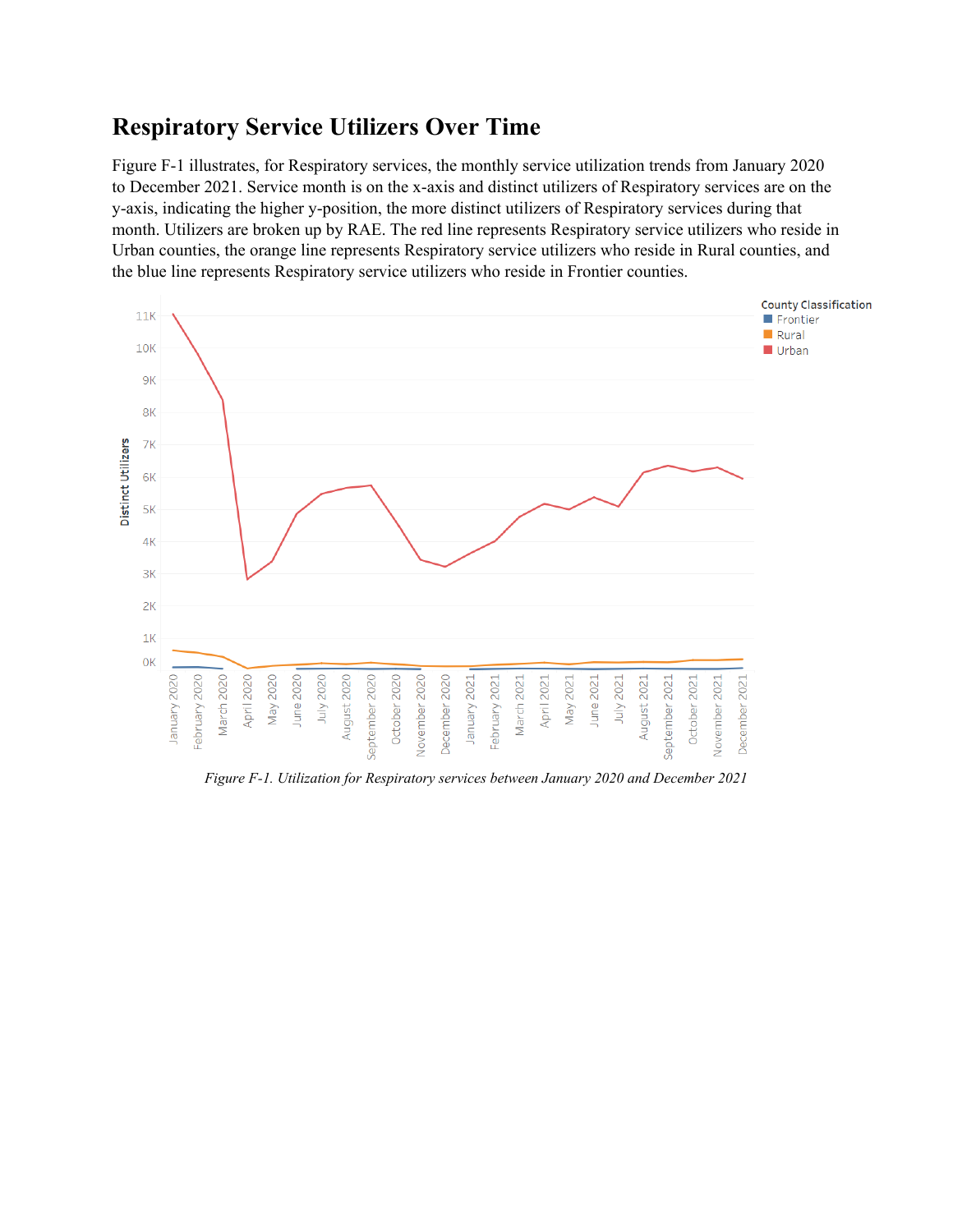### **Respiratory Active Providers Over Time**

Figure F-2 illustrates, for Respiratory services, the monthly active service provider trends from January 2020 to December 2021. Service month is on the x-axis and active providers of Respiratory services are on the y-axis, indicating the higher y-position, the more distinct active providers of Respiratory services during that month. Active providers are broken up by RAE. The red line represents Respiratory service providers who reside in Urban counties, the orange line represents Respiratory service provider who reside in Rural counties, and the blue line represents Respiratory service providers who reside in Frontier counties.



*Figure F-2. Active provider trends for Respiratory services between January 2020 and December 2021*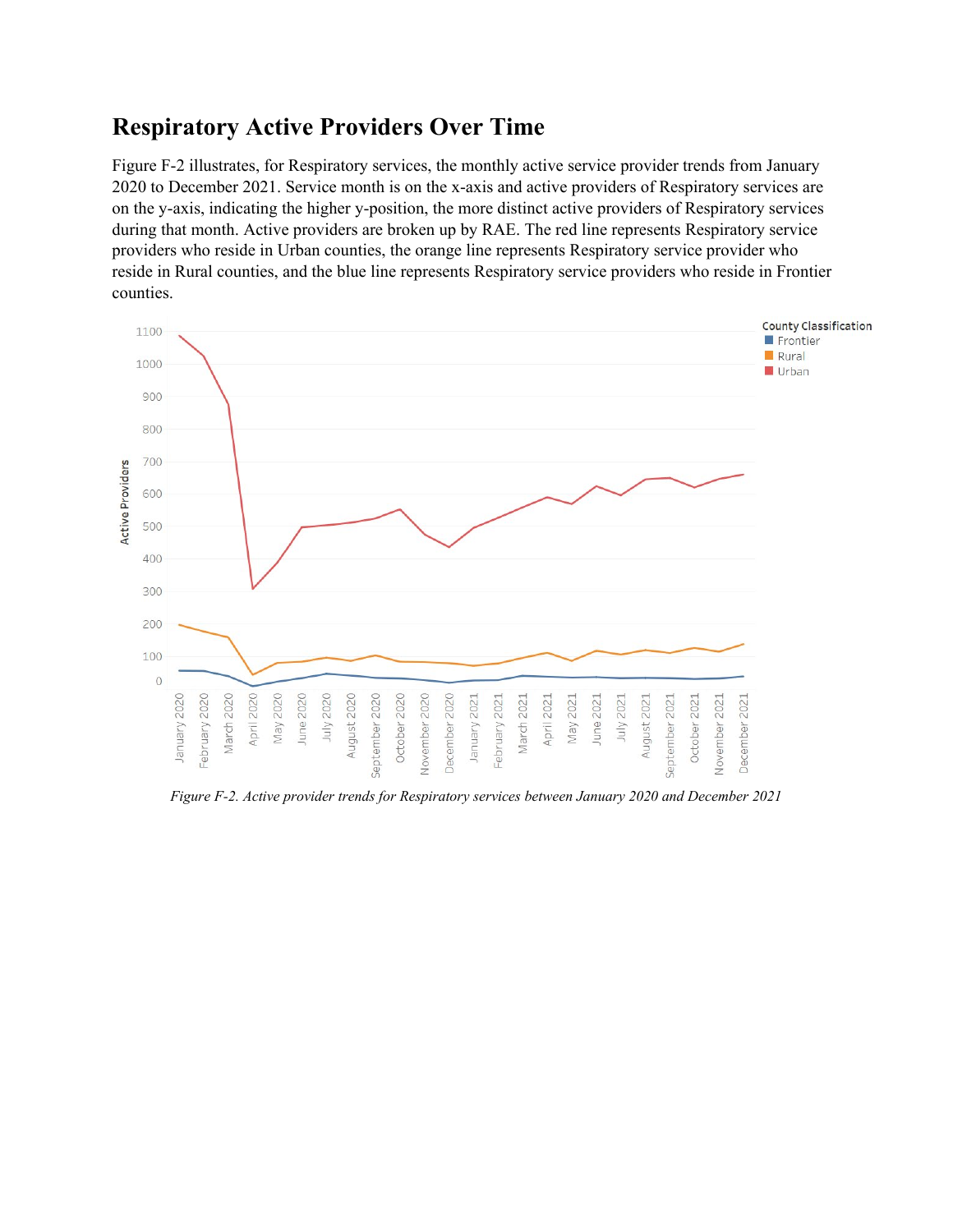### **Respiratory Utilizers per Provider (Panel Size) Over Time**

Figure F-3 illustrates, for Respiratory services, the average monthly utilizers per active provider trends from January 2020 to December 2021. Service month is on the x-axis and utilizers per active provider of Respiratory services are on the y-axis, indicating the higher y-position, the more utilizers per provider of Respiratory services during that month. Utilizers per provider are broken up by RAE The red line represents Respiratory service utilizers per provider in Urban counties, the orange line represents Respiratory service utilizers per provider in Rural counties, and the blue line represents Respiratory service utilizers per provider in Frontier counties.



*Figure F-3. Utilizers per provider (panel size) for Respiratory services between January 2020 and December 2021*